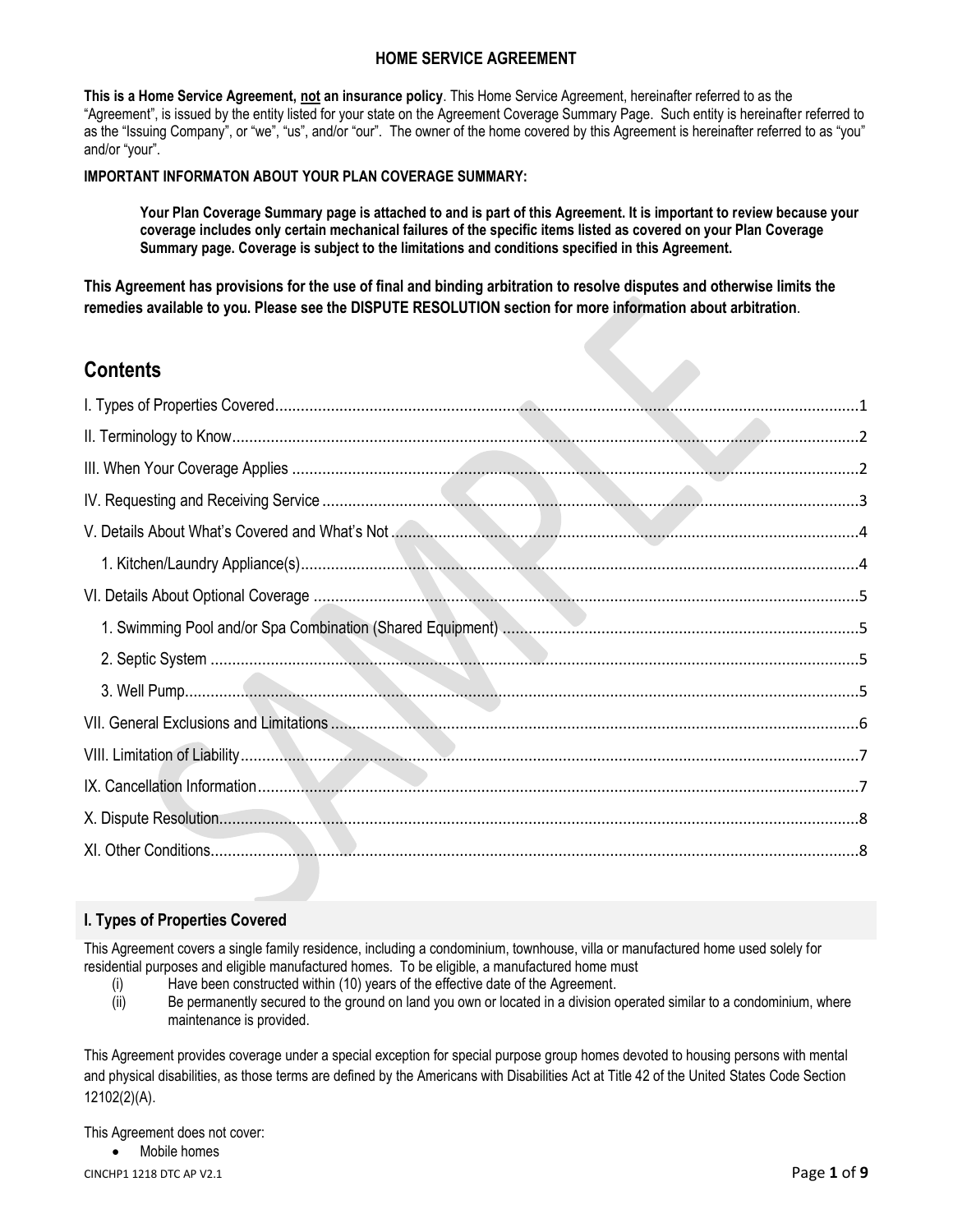- Multi-family residential property of more than two-units
- Any dwelling used in whole or in part for commercial purposes including non-profit organizations
- Homes listed or registered in any historical register, including without limitation the National Register of Historic Places

Whether or not this Agreement covers a condominium unit, manufactured home, or multi-family property (duplex), any repairs and/or replacements are limited to the items solely used by and located and serviceable within such single unit (unless specified otherwise). **No common area items shared by non-warranted units shall be covered by this Agreement.**

# <span id="page-1-0"></span>**II. Terminology to Know**

- "Mechanical failure" occurs when a covered item/system becomes inoperable and unable to perform its primary function, subject to the limitations and conditions of this Agreement.
- "Domestic-grade" items are those that were designated by the manufacturer, manufactured and marketed solely for installation and use in a residential single family dwelling.
- "Commercial-grade" items are those that were designated by the manufacturer, manufactured and primarily marketed for installation and use in commercial operations.
- A "visual inspection" of the covered item is considered to mean the viewing of an item to verify that it appears structurally intact and without damage or missing parts that would indicate inoperability.
- A "simple mechanical test" means the ability to turn the unit off and on verifying the item operates without irregular sounds or smoke that may indicate a problem. In certain instances, we may require documentation from you during a claim review.
- "Proper operating condition" means the item/system was correctly located within the home, was properly installed to code at the time of installation, was fully connected, was capable of successfully performing all operations commensurate with the manufacturer's original design intention, and did not pose any hazard to life or property.
- A "necessary or required upgrade" is a replacement improving: manufacturer specification; energy efficiency; or system performance due to external circumstances (such as inability to obtain parts/equipment or government mandated system modifications).
- "Item" examples: air conditioning unit, heating unit, water heater, individual appliances such as refrigerator, dishwasher and ceiling fans.
- "Item Lifetime" is defined as the total time for which an item is technically designed to operate from its date of purchase and is expressed in years.

## <span id="page-1-1"></span>**III. When Your Coverage Applies**

- 1. **We agree to pay the covered costs to repair or replace the items listed as covered on your Agreement Coverage Summary Page if any such items become inoperable during the term of this Agreement due to mechanical failure caused by routine wear and tear.** The definitions of the specific items that may be listed on your Agreement Coverage Summary Page as covered, as well as other limitations on coverage and other terms and conditions, are listed below.
- 2. We will cover mechanical failures relating to the mechanical parts and components of those domestic-grade items that were in the home and in proper operating condition on the Agreement effective date.
- 3. We will cover failures due to rust and corrosion, and or sediment.
- 4. When completing a covered repair or replacement, we will NOT pay the cost to:
	- dismantle and remove defective equipment,
	- recapture refrigerant,
	- reclaim refrigerant,
	- dispose of refrigerant.
- 5. We will cover an unknown pre-existing mechanical failure provided the failure could not have been detected by visual inspection or simple mechanical test.
- 6. **The decision to replace rather than repair items is solely our option**. Should we choose to replace an item, the replacement shall: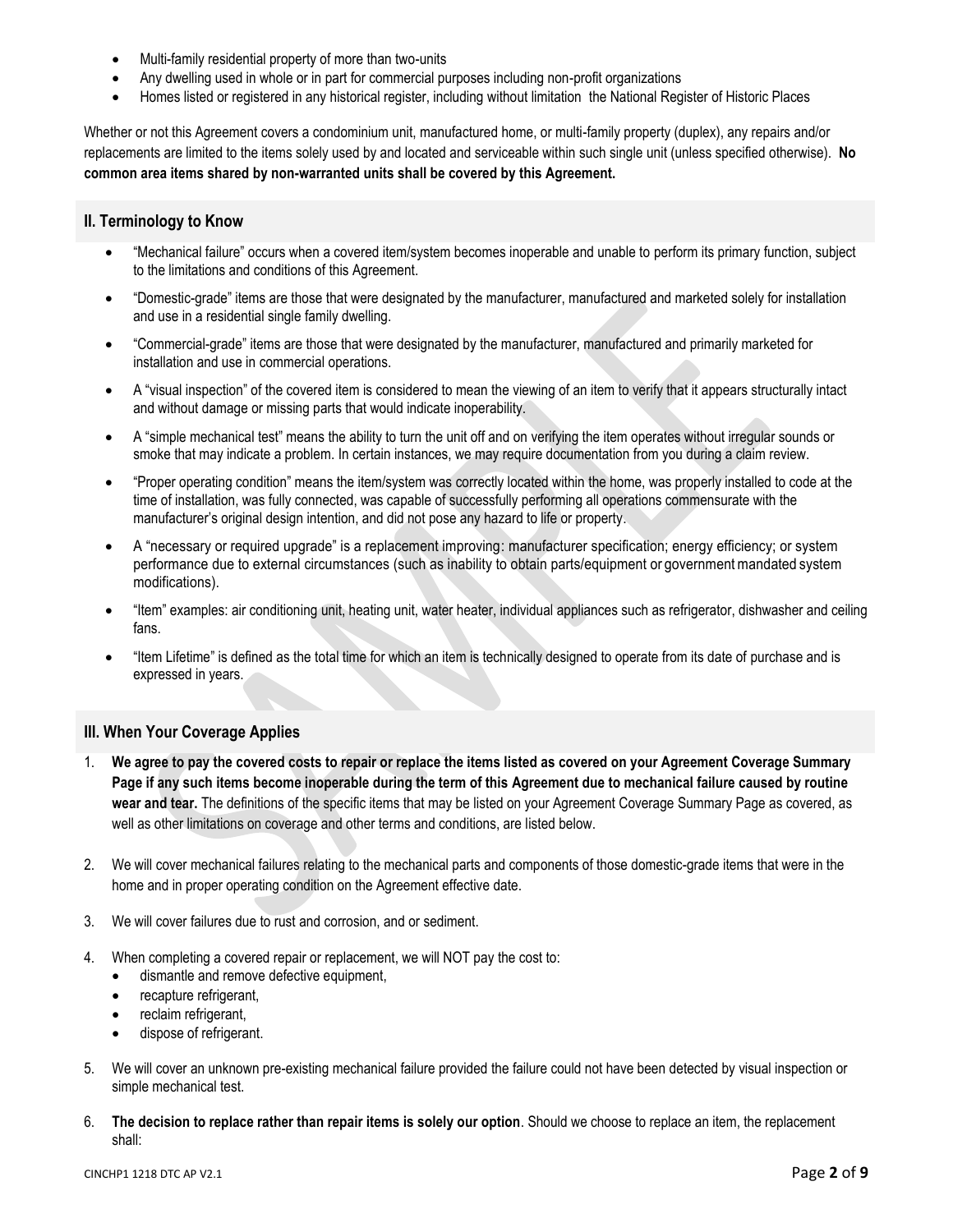- be the base model that meets all applicable federally mandated minimal manufacturers' standards,
- perform the same primary function, and have a capacity comparable with the covered item, when available with domestically assembled units.

When replacing systems and appliances:

- We are not liable to provide exact match in color, dye, lot, material, type or brand.
- We will be responsible for the installation of the replacement item but not for the cost of the construction, modifications, carpentry or transitional work made necessary in order to accommodate the replacement, nor for any costs to upgrade or modify items for any reason except as otherwise specified in this Agreement.
- With respect to kitchen/laundry appliances, we will make reasonable efforts to provide replacement items of similar mechanical capabilities and/or efficiency of the original unit, when available.

When making repairs:

- We reserve the right to rebuild existing parts or components and/or install rebuilt or refurbished parts or components.
- 7. Our cash payment policies and procedures:
	- In instances where the combined cost of diagnosis and repair or replacement is estimated to exceed a stated contract dollar limit, we will not provide repair or replacement services but will instead pay an amount equal to the contract dollar limit minus the deductible amount. If the stated contract dollar limit is an aggregate amount then paid claims will also be subtracted from payment.
	- In some instances, we may offer cash in lieu of repair or replacement services. This offered amount is based on what we would expect to pay (which is substantially less than retail cost) for parts and labor for covered items less the incurred cost of the contractor's diagnosis. You are required to repair the item or provide a new replacement and send the acceptable proof of your actual itemized costs to us before any reimbursement amount will be paid.
- 8. **Should we determine to pay cash in lieu of replacement and you only repair the item instead, the item will be excluded from further coverage under this Agreement and subsequent renewals. We reserve the right to inspect repaired and/or replacement items.**
- 9. **Determination of the operating condition as of the Agreement effective date, and the nature of any failure, will be made by us based upon the professional opinion of remote diagnosis for connected systems and/or appliances or our direct employees, considering but not limited to, the independent contractor's diagnosis.**

#### <span id="page-2-0"></span>**IV. Requesting and Receiving Service**

- 1. **You must notify us of any mechanical failure when it happens and prior to the expiration of your Agreement. We are available twenty-four (24) hours a day, seven (7) days a week online at [my.cinchhomeservices.com](http://www.x.com/) or by phone at 1-844-324- 5688. If you fail to notify us of any mechanical failure during the coverage term in which the failure occurred, we will not be responsible for the cost of any repairs and/or replacements resulting from the mechanical failure.**
- 2. We will use reasonable efforts to provide a referral to an independent contractor within two (2) hour(s) after the service request is received during normal business hours and within twenty-four (24) hour(s) for requests received outside of normal business hours. We will determine, at our sole discretion, which repairs constitute an emergency requiring expedited service and will give consideration to covered mechanical failures that affect the habitability of the dwelling.
- 3. **We are not responsible for expenses you incur without our express consent**. We will not reimburse you for any costs associated with unauthorized repairs or work performed by unauthorized contractors.
- 4. **This Agreement may include a deductible amount, as listed on your Agreement Coverage Summary Page. You may be required to pay all or part of your deductible at the time you request service. All or a portion of your deductible may be nonrefundable.** 
	- You are responsible and must pay for any amounts due for services performed which are not covered under the terms, conditions and provisions of this Agreement.
- 5. You are responsible to provide access to the covered property during normal business hours for the independent contractor to diagnose, obtain approval for, and/or complete repairs for covered mechanical failures. You are responsible to pay us and/or our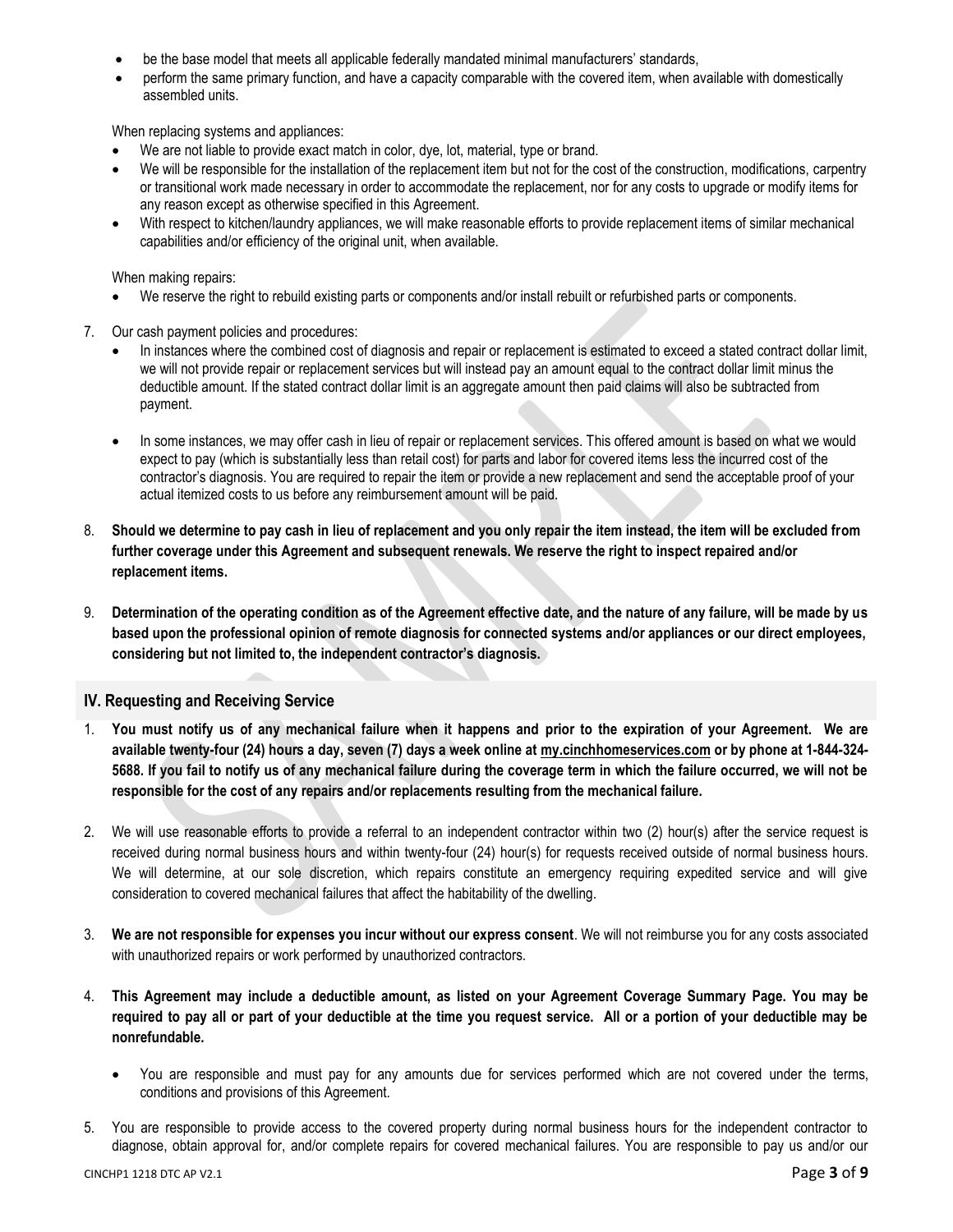independent contractor any service charge and additional charges assessed by our independent contractor resulting from your failure to provide access and/or for missed appointments caused by you.

6. We reserve the right to obtain, at our expense, a second opinion by an independent contractor prior to determining eligibility for coverage.

#### <span id="page-3-0"></span>**V. Details About What's Covered and What's Not**

This Agreement provides coverage only for those items specifically listed as being covered on your Agreement Coverage Summary Page. **An additional fee may be required for additional systems, appliances or optional coverages. Coverage of some items may not be available under all plans or in every state.**

**This Agreement defines precisely what mechanical systems and appliances, and which of their parts and components, will be covered; only those items specifically so described are covered, subject to the limitations and conditions herein and on your Agreement Coverage Summary Page.** 

**Under any and all circumstances, our maximum liability, in the aggregate, for any and all claims submitted per agreement term shall be \$10,000.**

<span id="page-3-1"></span>**1. Kitchen/Laundry Appliance(s) NOTE: We will pay up to \$2,000 per covered Item malfunction for access, diagnoses and repair/ replacement of any covered Appliance per agreement term.**

| A. REFRIGERATOR(S)                                             |                                                                                                         |
|----------------------------------------------------------------|---------------------------------------------------------------------------------------------------------|
| A maximum of 2 units are covered per contract.                 |                                                                                                         |
| <b>COVERED</b>                                                 | <b>NOT COVERED</b>                                                                                      |
| All components and parts.                                      | Free standing freezer, Multi-media centers built into<br>appliances, and wine chillers and consumables. |
| <b>B. CLOTHES WASHER(S)</b>                                    |                                                                                                         |
| A maximum of 2 units are covered per contract.                 |                                                                                                         |
| <b>COVERED</b>                                                 | <b>NOT COVERED</b>                                                                                      |
| All components and parts.                                      |                                                                                                         |
| <b>C. CLOTHES DRYER(S)</b>                                     |                                                                                                         |
| A maximum of 2 units are covered per contract.                 |                                                                                                         |
| <b>COVERED</b>                                                 | <b>NOT COVERED</b>                                                                                      |
| All components and parts.                                      |                                                                                                         |
| D. RANGE(S)/OVEN(S)/COOKTOP(S)                                 |                                                                                                         |
| A maximum of 2 units are covered per contract.                 |                                                                                                         |
| <b>COVERED</b>                                                 | <b>NOT COVERED</b>                                                                                      |
| All components and parts including range exhaust hoods located |                                                                                                         |
| above the range.                                               |                                                                                                         |
| E. DISHWASHER(S)                                               |                                                                                                         |
| A maximum of 2 units are covered per contract.                 |                                                                                                         |
| <b>COVERED</b>                                                 | <b>NOT COVERED</b>                                                                                      |
| All components and parts.                                      |                                                                                                         |
| F. BUILT-IN MICROWAVE OVEN(S)                                  |                                                                                                         |
| A maximum of 2 units are covered per contract.                 |                                                                                                         |
| <b>COVERED</b>                                                 | <b>NOT COVERED</b>                                                                                      |
| All components and parts.                                      |                                                                                                         |
| <b>G. TRASH COMPACTORS(S)</b>                                  |                                                                                                         |
| A maximum of 2units are covered per contract.                  |                                                                                                         |
| <b>COVERED</b>                                                 | <b>NOT COVERED</b>                                                                                      |
| All components and parts.                                      |                                                                                                         |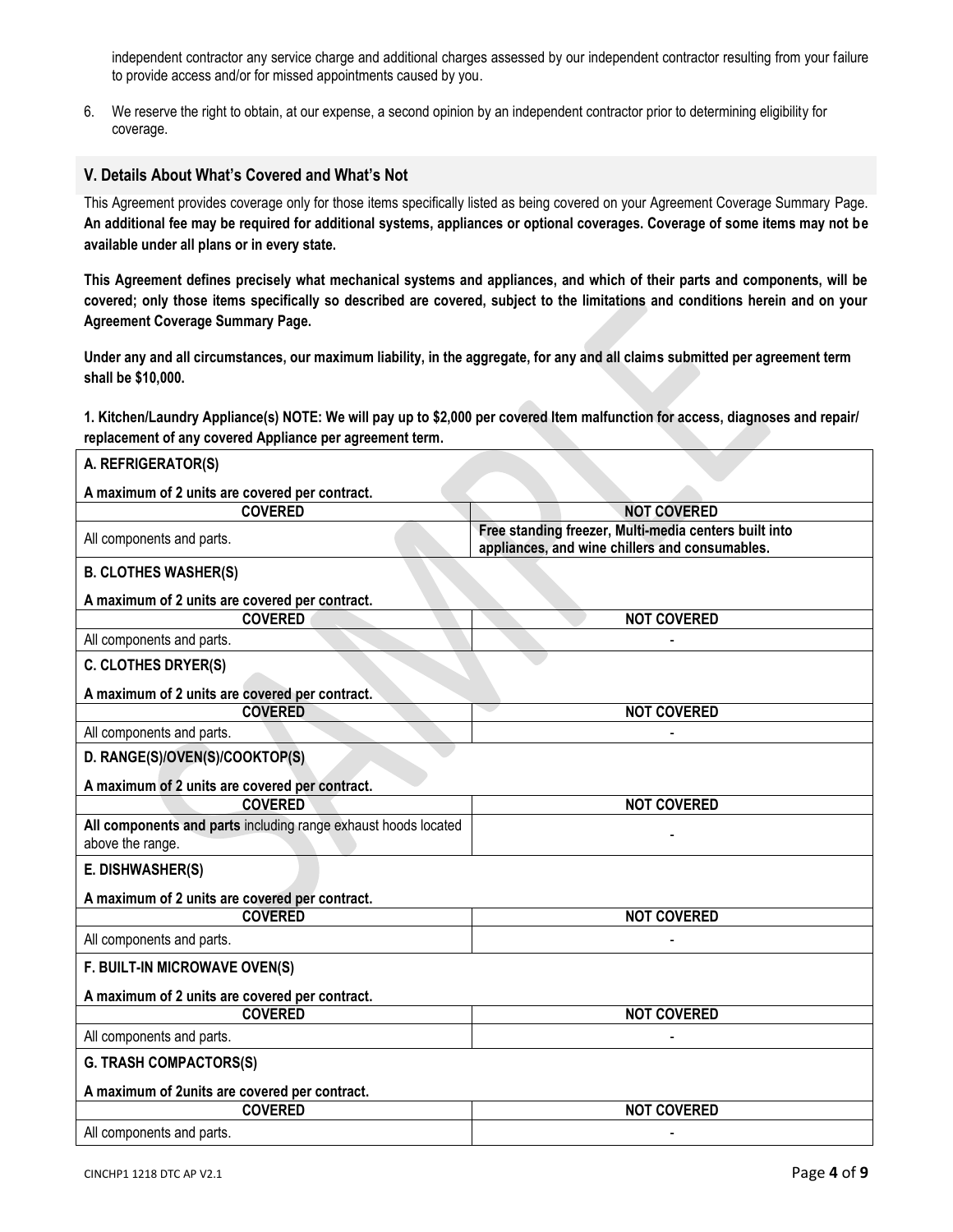| H. FREE STANDING ICE MAKER(S)                  |                          |
|------------------------------------------------|--------------------------|
| A maximum of 2 units are covered per contract. |                          |
| <b>COVERED</b>                                 | <b>NOT COVERED</b>       |
| All components and parts.                      |                          |
| I. BUILT-IN FOOD CENTER(S)                     |                          |
| A maximum of 2 units are covered per contract. |                          |
| <b>COVERED</b>                                 | <b>NOT COVERED</b>       |
| All components and parts.                      | $\overline{\phantom{0}}$ |

# <span id="page-4-0"></span>**VI. Details About Optional Coverage**

**Optional coverage may be purchased up to 30 days after the beginning of the Agreement term without an inspection. After the 30th day optional coverage may be purchased provided an inspection is performed (at customer's expense) and the inspection results are approved by us. New Construction Customers may add optional coverage during the Agreement term for brand new items providing proof of purchase is received by us. Optional coverage, regardless of date of purchase, continues only through the Agreement term.**

### <span id="page-4-1"></span>**1. Swimming Pool and/or Spa Combination (Shared Equipment)**

**Shared equipment is covered. If equipment is not shared, then only one or the other is covered unless an additional fee is paid**.

| <b>COVERED</b>                                                                                                                                                                                              | <b>NOT COVERED</b>                                                                                                                                                                                                                                                                                                                                                                                                                                                                                                                                                                 |
|-------------------------------------------------------------------------------------------------------------------------------------------------------------------------------------------------------------|------------------------------------------------------------------------------------------------------------------------------------------------------------------------------------------------------------------------------------------------------------------------------------------------------------------------------------------------------------------------------------------------------------------------------------------------------------------------------------------------------------------------------------------------------------------------------------|
| Above ground components and parts of the heating, pumping, and<br>filtration system including: pool heater, pool sweep motor and<br>pump, pump motor, blower motor and timer, plumbing pipes and<br>wiring. | Portable or above ground spas, access to pool and spa<br>equipment, lights, liners, jets, ornamental fountains, waterfalls<br>and their pumping systems, auxiliary pumps, pool cover and<br>related equipment, fill line and fill valves, built-in or detachable<br>cleaning equipment including, without limitation, pool sweeps,<br>pop-up heads, turbo valves, skimmers, chlorinators, and<br>ionizers, fuel storage tanks, disposable filtration mediums, heat<br>pump, multi-media centers, dehumidifiers, panel box and dials,<br>salt water generator; salt and components. |

**A maximum covered amount of \$1,500 is allowed per Agreement term.**

#### <span id="page-4-2"></span>**2. Septic System**

| NOTE: This option is available for first year customers only and is not renewable.                                                                                                                                                                                                                                                                                                                                                                                                                                                              |                                                                                                                                                                                                                                                                                                                                                                                                   |  |
|-------------------------------------------------------------------------------------------------------------------------------------------------------------------------------------------------------------------------------------------------------------------------------------------------------------------------------------------------------------------------------------------------------------------------------------------------------------------------------------------------------------------------------------------------|---------------------------------------------------------------------------------------------------------------------------------------------------------------------------------------------------------------------------------------------------------------------------------------------------------------------------------------------------------------------------------------------------|--|
| <b>COVERED</b>                                                                                                                                                                                                                                                                                                                                                                                                                                                                                                                                  | <b>NOT COVERED</b>                                                                                                                                                                                                                                                                                                                                                                                |  |
| Mainline stoppages that can be cleared through an existing access<br>or cleanout without excavation. The septic tank will be pumped one<br>(1) time during the Agreement coverage term if the stoppage is due<br>to septic back up. We will not pay more than \$500 per pumping<br>occurrence. If the septic tank needs to be replaced, we will not<br>pay more than \$1,000 towards the replacement of the septic<br>tank. We will cover one (1) sewage ejector pump for septic<br>system located within the perimeter of the main foundation. | Broken or collapsed sewer lines outside the foundation,<br>stoppages or roots that prevent the effective use of any<br>externally applied sewer machine cable, cost of finding or<br>gaining access to the septic tank or sewer hook-ups, disposal<br>of waste, chemical treatment of the septic tank and/or sewer<br>lines, tanks, leach lines, cesspool, and any mechanical pump<br>or systems. |  |

## <span id="page-4-3"></span>**3. Well Pump**

| <b>COVERED</b>                                                                      | <b>NOT COVERED</b>                                                                                                                                                                                                                                                                                                                                                                       |
|-------------------------------------------------------------------------------------|------------------------------------------------------------------------------------------------------------------------------------------------------------------------------------------------------------------------------------------------------------------------------------------------------------------------------------------------------------------------------------------|
| All components and parts of well pump utilized as a source of<br>water to the home. | Above or underground piping, cable or electrical lines leading to<br>or from the well pump, including those that are located within<br>the well casing, well casings, pressure switches not located on<br>the pump, holding, storage or pressure tanks, booster pumps,<br>re-drilling of wells, well pump and all well pump components for<br>geothermal and/or water source heat pumps. |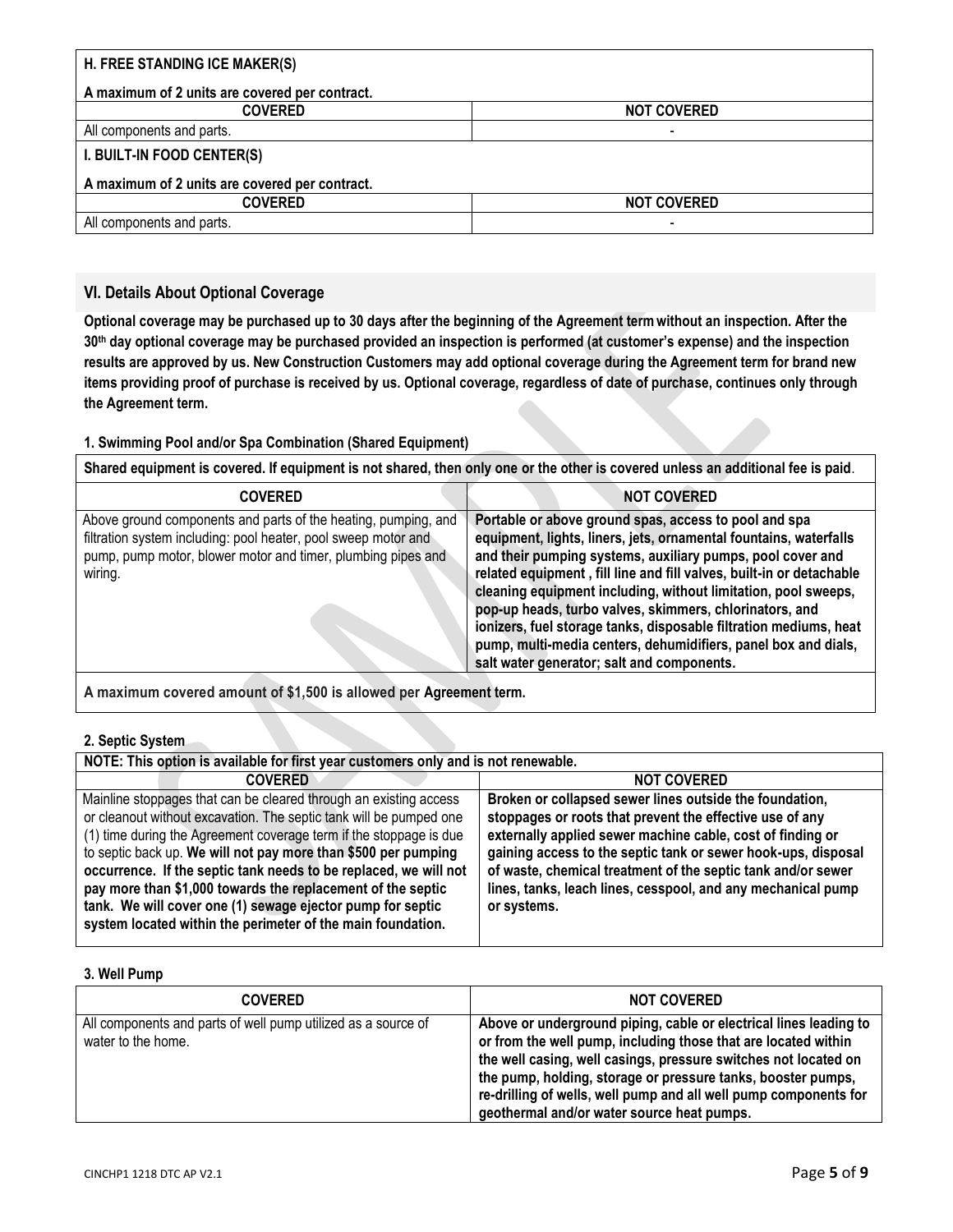#### <span id="page-5-0"></span>**VII. General Exclusions and Limitations**

- 1. **This Agreement does not cover performance of routine maintenance. You are responsible for performing all routine maintenance and cleaning for all covered items and systems as specified and recommended by the manufacturer. You are also responsible for providing all routine maintenance for all areas in a covered property around covered items and/or systems to ensure that these items and/or systems are able to function properly as specified by the manufacturer.**
- 2. **This Agreement does not cover repairs or replacements of any item covered by other insurance, warranties or guarantees, including but not limited to, manufacturer's, contractor's, builder's, distributor's, home service agreement or home warranty. Our coverage is secondary to such insurance, warranties, or guarantees.**
- 3. **This Agreement shall not cover any item(s) if they are:** 
	- **systems, appliances or components classified by the manufacturer as commercial-grade;**
	- **flues, venting, chimneys, and exhaust lines;**
	- **determined to be defective by the Consumer Product Safety Commission or the manufacturer and for which either has issued, or issues, a warning or recall, or which is otherwise necessitated due to failure caused by the manufacturers improper design, use of improper materials and/or formulas, manufacturing process or any other manufacturing defect;**
	- **below the slab or basement floor of the home; except as otherwise specified in this Agreement;**
	- **located outside the perimeter of the main foundation or a detached garage (i.e. outside the outer load bearing walls of the structure with the exception of central air conditioning unit, main electrical panel, water heater) or unless specifically covered with optional coverage purchased for items outside the main perimeter. These exceptions must be installed for diagnose and must be manufactured for outside use or be located in a structure which protects items from the elements;**
	- **damaged by you in the course of remodeling or unauthorized repair.**
- 4. **This Agreement does not cover failures which may result from causes other than normal wear and tear, such as without limitation:** 
	- **abuse, misuse and/or neglect;**
	- **lightning strikes, power failure, power surge;**
	- **missing components, parts or equipment;**
	- **animal, pet and/or pest damage;**
	- **fire; casualty; flood; smoke; earthquake; freeze damage; acts of God;**
	- **manufacturer's improper design, use of improper materials and/or formulas, manufacturing process or any other manufacturing defect;**
	- **structural and/or property damage;**
	- **accidents; war; acts of terrorism; nuclear explosion, reaction, radiation or radioactive contamination; insurrection; riots; vandalism; or intentional destruction of property;**
	- **any noise without a related mechanical failure.**
- 5. **This Agreement does not cover mechanical failures, damages or remediation due to:**
	- **mold, mildew, mycotoxins, fungus, bacteria, virus, condensation, wet or dry rot, regardless of the source, origin, or location;**
	- **lack of capacity in the existing system or appliance, under/oversized systems in relation to the square footage for the area being heated or cooled;**
	- **conditions of insufficient or excessive water pressure;**
	- **conditions of inadequate wiring capacity, circuit overload, power failure and/or surge.**
- 6. **This Agreement does not cover costs for (except as otherwise specified in this Agreement):**
	- **construction, carpentry, dimensional or design change, or other modifications necessary to remove, relocate or install equipment;**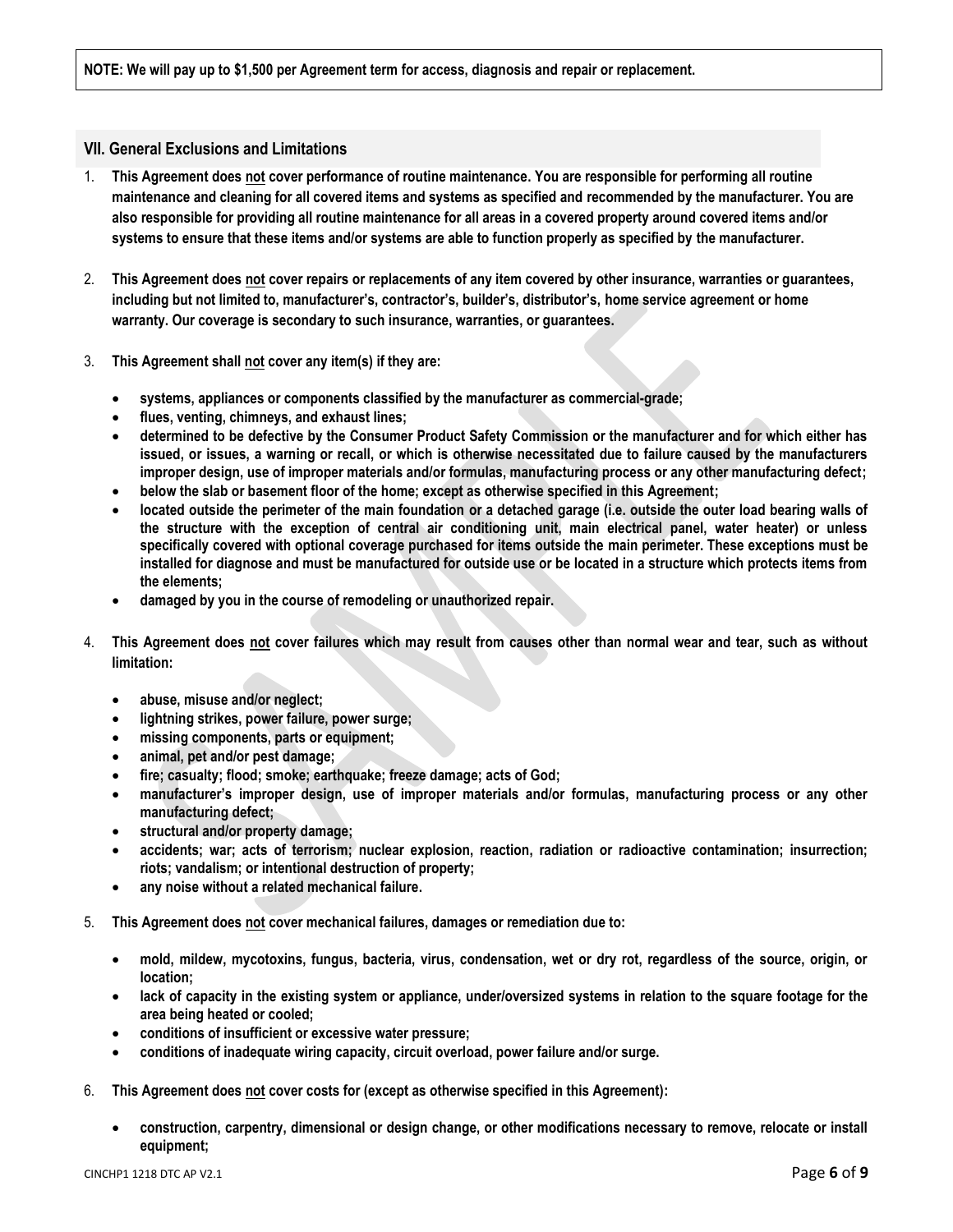- **providing or closing access to covered items;**
- **equipment to gain access or permit serviceability such as but not limited to scaffolding;**
- **restoration of any wall or floor coverings, cabinets, counter tops, tiling, paint or the like;**
- **failure to meet building code(s), zoning requirements, utility regulations;**
- **failure to comply with local, state or federal laws or regulations;**
- **compliance with federal, state, and/or local law, code, regulation, or ordinance;**
- **for testing required by state or local municipalities, such as but not limited to, load calculation or duct certification;**
- **for additional charges to access or transport materials, supplies, or independent contractors to the covered property, such as but not limited to: tolls, required use of ferries, or barges;**
- **permits;**
- **code upgrades;**
- **modifications.**
- 7. **This Agreement does not cover:** 
	- **removal and/or disposal of hazardous or toxic material or asbestos;**
	- **the use of cranes or other lifting equipment required to service any item or system;**
	- **excavation or other charges associated with gaining access to a well pump;**
	- **electronic computerized, or home energy management systems or devices; LCD displays that do not affect the primary operation of the unit unless otherwise stated in this agreement;**
	- **lighting and/or appliance management systems, unless otherwise stated in this agreement;**
	- **radon monitoring systems, fire sprinkler systems, and solar systems and components.**
- 8. **This Agreement does not cover delays or failures to provide service caused by, or related to:** 
	- **any of the exclusions listed herein;**
	- **shortages of labor and/or materials;**
	- **any other cause beyond our reasonable control.**

### <span id="page-6-0"></span>**VIII. Limitation of Liability**

- 1. We are not responsible for incidental, consequential, special, and/or punitive damages and you agree to waive any and all claims for such damages, arising from, resulting from and/or related to the failure of any item or system, including, but not limited to, food spoilage, loss of income, additional living expenses, and/or other property damage.
- 2. We are not liable for any damages that result from an independent contractor's service, delay in providing service or failure to provide service. We are not liable for any incidental, consequential, special, and/or punitive damages, whether caused by negligence or any other cause, and you agree to waive any and all claims for such damages, arising from, resulting from or related to any independent contractor's service, delay in providing service or failure to provide service, including, but not limited to, damages, resulting from delays in securing parts and/or labor, the failure of any equipment used by an independent contractor, labor difficulties, and/or the negligent, tortuous and/or unlawful acts or omissions of any independent contractor.

## <span id="page-6-1"></span>**IX. Cancellation Information**

- 1. You may cancel this Agreement by telephone or in writing within 30 days of the coverage effective date for a full refund of the contract fees paid if no claim has been made. The right to cancel this Agreement as provided in this paragraph is not transferable. A ten percent (10%) penalty per month will be added to any refund required under this paragraph, including any accrued penalties, which are not paid or credited within 30 days after you cancel this Agreement.
- 2. You may cancel this Agreement within 30 days of the coverage effective date if a claim has been made, or at any time thereafter, at which time you may be entitled to a refund of unearned contract fees paid based on the short rate schedule less a processing fee of twenty-five dollars (\$25) and less the cost of any services performed pursuant to the Agreement, where permitted by law. If claims have been paid, we may bill you for the lesser of the net amount due to us or the unpaid annual term contract fee. We will bill or charge you any balance owed to us through the same mechanism as any previous installment billings, or we will direct bill you if such a mechanism is not available.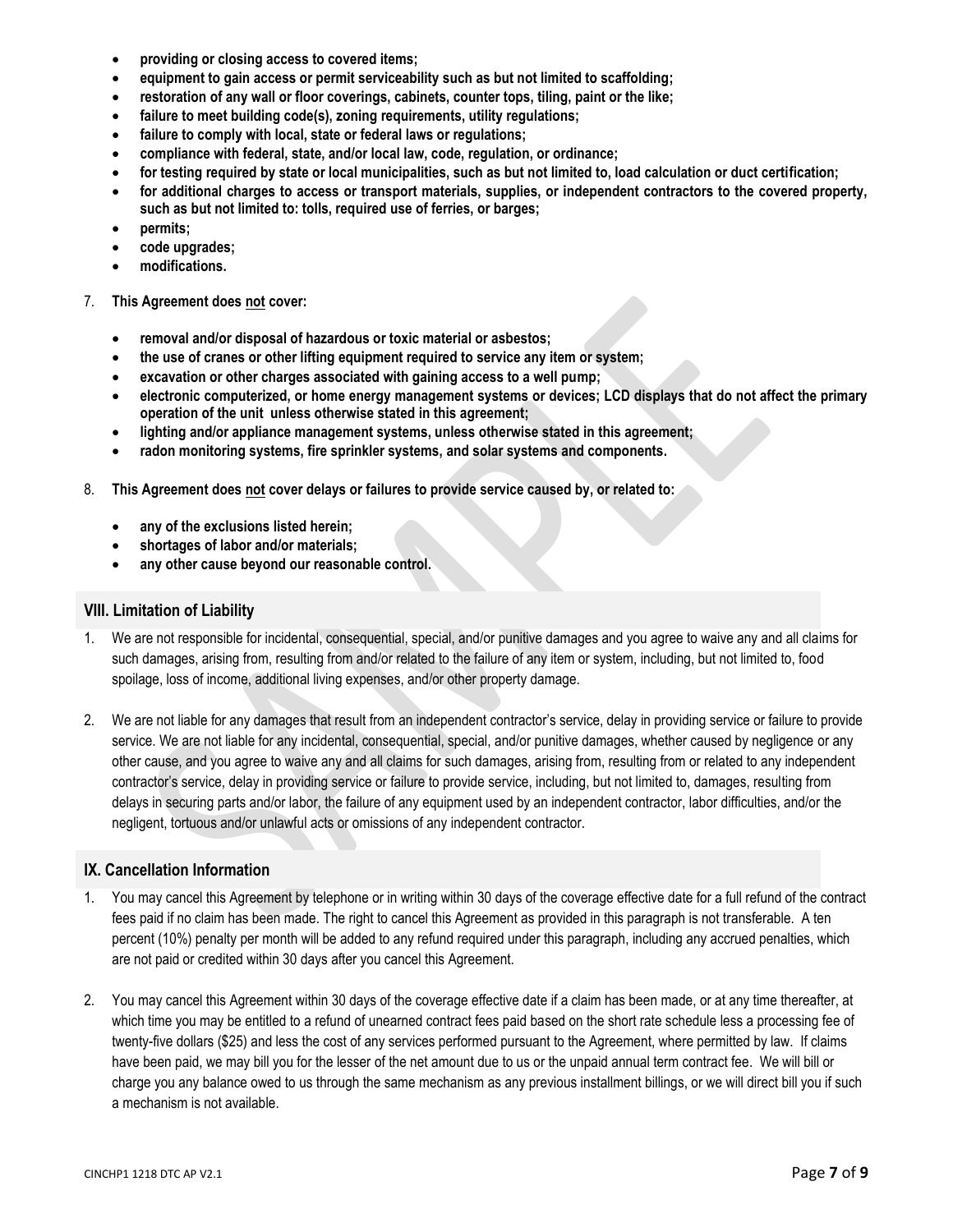- 3. We may terminate this Agreement immediately, after any applicable notice provisions, for non-payment, fraud or material misrepresentation. If we terminate for fraud or material misrepresentation, this Agreement is void and we shall refund all paid contract fees if no claims have been made. If a claim has been made, we will follow normal cancellation procedures as outlined in this section.
- 4. In the event you threaten to harm or actually harm the safety or well-being of: (i) the company; (ii) any employee of the company; (iii) an independent contractor; or (iv) any property of the company or the independent contractor, you will be in breach of this Agreement. In the event you breach this or any other obligation under this Agreement, we may refuse to provide service to you and may cancel this Agreement immediately.

# <span id="page-7-0"></span>**X. Dispute Resolution**

- 1. **ARBITRATION**: All disputes, controversies or claims of any sort, arising out of or in any way relating to this Agreement, its negotiation, and the Services provided pursuant to it, whether based in contract, tort, regulation, or any other legal or equitable theory (collectively "Disputes"), shall be resolved at the consumer's choice by settlement, or final and binding arbitration, or in and through a small claims court having jurisdiction over such Disputes. Arbitration shall be conducted within the geographical limits of the applicable federal district court where the Covered Property is located, or such other location upon which both parties mutually agree, and administered by a mutually agreed upon arbitration service. The Commercial Arbitration Rules and Supplementary Procedures for Consumer-Related Disputes of the American Arbitration Association or similar such rules (the "Arbitration Rules") in effect at the time arbitration is demanded by either party shall govern the arbitration proceeding and the selection of one neutral arbitrator to preside over the proceeding. The arbitrator is empowered to decide all Disputes and all questions related to the enforceability and scope of these Dispute Resolution provisions, including but not limited to the validity, interpretation and applicability of these Dispute Resolution Provisions. Additionally, this transaction involves interstate commerce, and these Dispute Resolution provisions shall be governed by the Federal Arbitration Act, as amended (9 USC 1). No arbitration may proceed on a class or representative basis, and the arbitrator may not consolidate any arbitration proceeding governed by these Dispute Resolution Provisions with any other person's arbitration proceeding, and may not otherwise preside over any form of a representative or class proceeding. Under the Arbitration Rules, although each party is required to pay certain administrative and arbitrator fees, the amount the consumer may be required to pay is limited. Each party to arbitration is responsible for its own attorney's fees, if the party chooses to be represented by an attorney.
- 2. **CLASS ACTION AND JURY TRIAL WAIVER:** Each party to this Agreement may bring a Dispute against the other only in its individual capacity and not as a plaintiff or class member in any purported class or representative proceeding. Each party gives up or waives any right it may have to have any Disputes between them resolved by a jury.

### <span id="page-7-1"></span>**XI. Other Conditions**

- 1. **Term.** Coverage under this Agreement commences on the effective date specified on the Agreement Coverage Summary Page and expires twelve (12) month(s) from Agreement effective date.
- 2. **Renewal. Where permitted by state law, this Agreement may automatically renew at the sole and exclusive option of the Issuing Company for successive twelve (12) month(s). In the event the Issuing Company elects to renew this Agreement, you will be notified of any rate and/or coverage changes, not less than thirty (30) days prior to the expiration of the current Agreement term and commencement of the renewal term.**
- 3. **Assignment.** In the event of assignment or transfer of title of the covered property, this Agreement may be assigned and/or transferred at our option, where permitted by state law and when the applicable fee has been paid. We reserve the right to charge a transfer fee not to exceed twenty-five dollars \$25.
- 4. **Installment Billing.** In certain cases you may be permitted, at our sole and exclusive discretion, to pay for your coverage on an installment basis. Should you suffer a mechanical failure covered by this Agreement at a time when there are unpaid installments due from you, whether or not such payments are due or overdue, we reserve the right to deduct all or any portion of any unpaid amounts from the amount of loss covered by this Agreement for such incident, or to require payment of the entire remaining unpaid balances prior to covering the loss for you as we deem necessary or desirable. Our failure to exercise any such right on one occasion shall not be deemed a waiver of such right on other occasions.